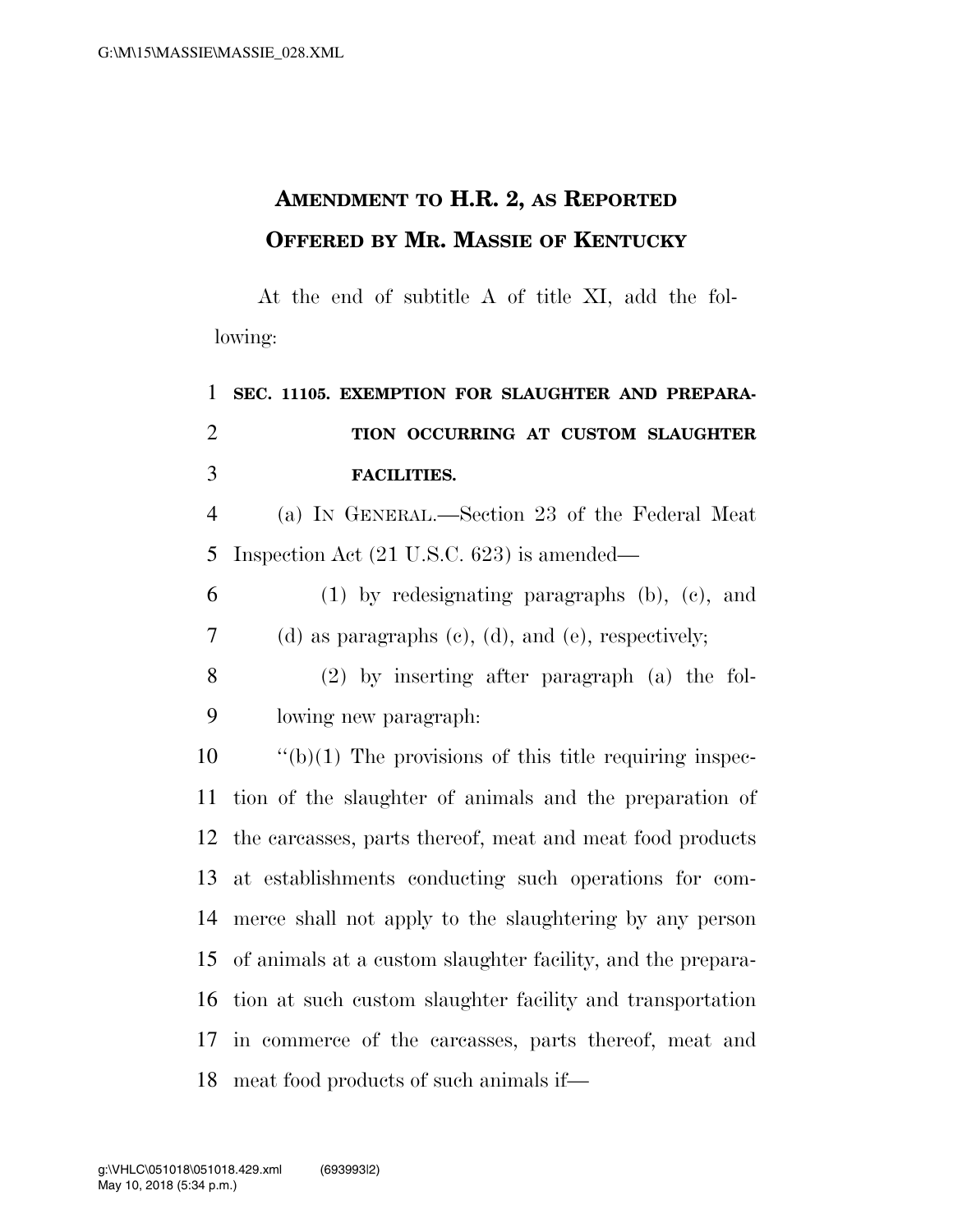| $\mathbf{1}$   | "(A) the slaughtering and preparation carried               |
|----------------|-------------------------------------------------------------|
| $\overline{2}$ | out at such custom slaughter facility is carried out        |
| 3              | in accordance with the law of the State in which the        |
| $\overline{4}$ | custom slaughter facility is located; and                   |
| 5              | $\lq\lq$ (B) the animals are so slaughtered and the         |
| 6              | carcasses, parts thereof, meat and meat food prod-          |
| 7              | ucts of such animals are so prepared exclusively for        |
| 8              | distribution to-                                            |
| 9              | "(i) household consumers within the State;                  |
| 10             | and                                                         |
| 11             | "(ii) restaurants, hotels, boarding houses,                 |
| 12             | grocery stores, or other establishments located             |
| 13             | in such State that—                                         |
| 14             | $\lq\lq$ are involved in the preparation of                 |
| 15             | meals served directly to consumers; or                      |
| 16             | "(II) offer meat and meat food prod-                        |
| 17             | ucts for sale directly to consumers in the                  |
| 18             | State.                                                      |
| 19             | "(2) For purposes of subparagraph $(1)$ , the term          |
| 20             | 'State' means each State of the United States, the District |
| 21             | of Columbia, and each territory or possession of the        |
| 22             | United States."; and                                        |
| 23             | (3) in paragraph (c) (as redesignated by para-              |
| 24             | $graph (1)$ , in the second sentence, by striking           |
| 25             | "paragraph (b)" and inserting "paragraph (c)".              |